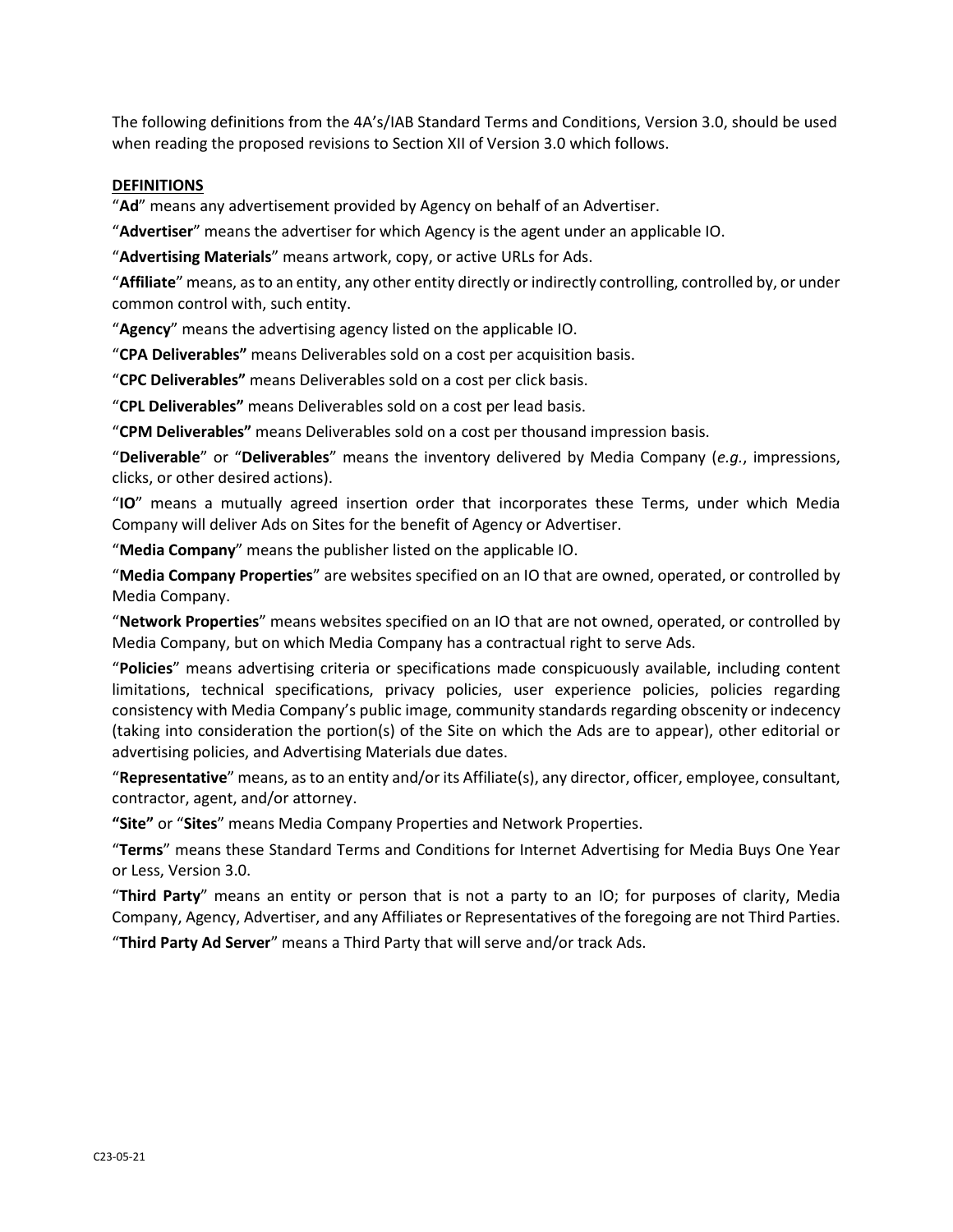## Proposed revisions to Section XII as agreed by the signatories to the Open Letter to the Digital Advertising Industry of June 16, 2020

## **XII: NON-DISCLOSURE, DATA USAGE AND OWNERSHIP, PRIVACY AND LAWS**

- a. Definitions and Obligations. "**Confidential Information**" will include (i) all information marked as "Confidential," "Proprietary," or similar legend by the disclosing party ("**Discloser**") when given to the receiving party ("**Recipient**"); and (ii) information and data provided by the Discloser, which under the circumstances surrounding the disclosure should be reasonably deemed confidential or proprietary. Without limiting the foregoing, Discloser and Recipient agree that each Discloser's contribution to IO Details (as defined below) shall be considered such Discloser's Confidential Information. Recipient will protect Confidential Information in the same manner that it protects its own information of a similar nature, but in no event with less than reasonable care. Recipient shall not disclose Confidential Information to anyone except an employee, agent, Affiliate, or Representative who has a need to know same, and who is bound by confidentiality and non-use obligations at least as protective of Confidential Information as are those in this section. Recipient will not use Discloser's Confidential Information other than as provided for on the IO.
- b. Exceptions. Notwithstanding anything contained herein to the contrary, the term "Confidential Information" will not include information which: (i) was previously known to Recipient; (ii) was or becomes generally available to the public through no fault of Recipient; (iii) was rightfully in Recipient's possession free of any obligation of confidentiality at, or prior to, the time it was communicated to Recipient by Discloser; (iv) was developed by employees or agents of Recipient independently of, and without reference to, Confidential Information; or (v) was communicated by Discloser to an unaffiliated third party free of any obligation of confidentiality. Notwithstanding the foregoing, the Recipient may disclose Confidential Information of the Discloser in response to a valid order by a court or other governmental body, as otherwise required by law or the rules of any applicable securities exchange, or as necessary to establish the rights of either party under these Terms; provided, however, that both Discloser and Recipient will stipulate to any orders necessary to protect such information from public disclosure.
- c. Additional Definitions. As used herein the following terms shall have the following definitions:
	- i. "**User Volunteered Data**" is personally identifiable information collected from individual users by Media Company during delivery of an Ad pursuant to the IO, but only where it is expressly disclosed to such individual users that such collection is solely on behalf of Advertiser.
	- ii. "**IO Details**" are details set forth on the IO but only when expressly associated with the applicable Discloser, including, but not limited to, Ad pricing information, Ad description, Ad placement information, and Ad targeting information.
	- iii. "**Performance Data**" is data regarding a campaign gathered during delivery of an Ad pursuant to the IO (*e.g.*, number of impressions, interactions, and header information), but excluding Site Data or IO Details.
	- iv. "**Site Data**" is any data that is (A) preexisting Media Company data used by Media Company pursuant to the IO; (B) gathered pursuant to the IO during delivery of an Ad that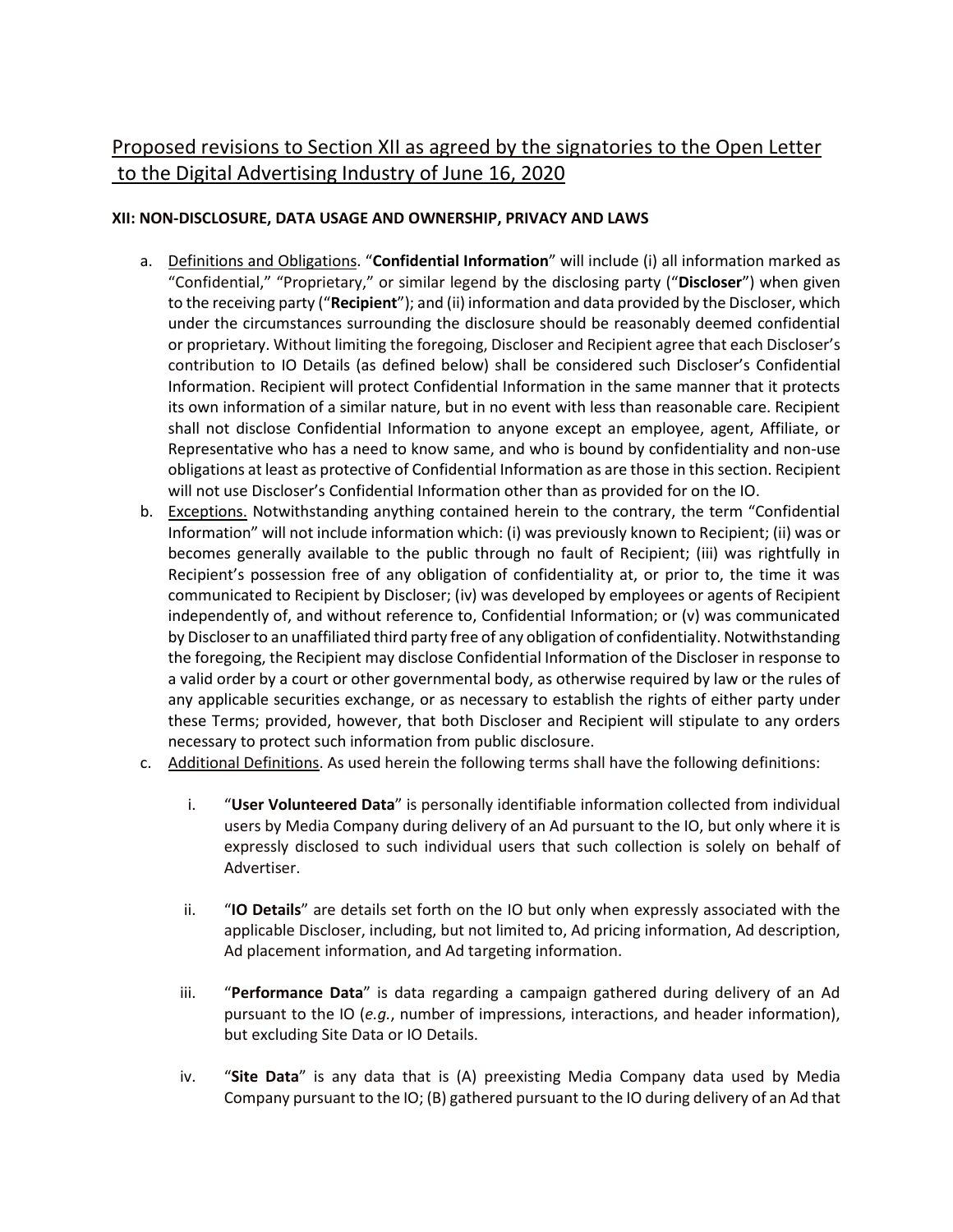identifies or allows identification of Media Company, Media Company's Site, brand, content, context, or users as such; including, but not limited to, IP Address and URL; (C) entered by users on any Media Company Site other than User Volunteered Data; or (D) any other data viewed, exchanged or collected during the Ad bidding process ("Bidstream Data").

- v. "**Collected Data**" consists of IO Details, Performance Data, and Site Data.
- vi. "**Repurposing**" means the use of Collected Data for any purpose other than performance of the IO, including, but not limited to, retargeting a user, appending data to a non-public profile regarding a user, or the transfer or sale of Collected Data to a Third Party.
- vii. "**Aggregated**" means a form in which data gathered under an IO is combined with data from numerous campaigns of numerous Advertisers and precludes identification, directly or indirectly, of an Advertiser.

## d. Use of Collected Data.

- i. Media Company retains all right, title and interest in, and to, all Site Data. Use of Site Data by Advertiser or Agency (or their Representative or Affiliate) shall be for the sole purpose of evaluation, measurement and delivery of the designated Ad, as set forth in Section  $XII(d)(v)$ .
- ii. Unless otherwise authorized by Media Company, Advertiser and Agency will not: (A) use Collected Data for Repurposing; provided, however, that Performance Data may be used for Repurposing so long as it is not joined with any IO Details or Site Data; (B) disclose IO Details of Media Company or Site Data to any Affiliate or Representative except as set forth in Section XII(d)(iv).
- iii. Unless otherwise authorized by Agency or Advertiser, Media Company will not: (A) use or disclose IO Details of Advertiser, Performance Data, or a user's recorded view or click of an Ad, each of the foregoing on a non-Aggregated basis, for Repurposing or any purpose other than performing under the IO, compensating data providers in a way that precludes identification of the Advertiser, or internal reporting or internal analysis; or (B) use or disclose any User Volunteered Data in any manner other than in performing under the IO.
- iv. Advertiser, Agency, and Media Company (each a "**Transferring Party**") will require any Affiliate or Representative used by the Transferring Party in performance of the IO on behalf of such Transferring Party to be bound by confidentiality and non-use obligations at least as restrictive as those on the Transferring Party, unless otherwise set forth in the IO.
- v. Media Company hereby grants Advertiser and its authorized partners a limited, irrevocable, royalty-free, worldwide license to collect, use and share Site Data that is passed by Media Company (a) in connection with the delivery of the Ad, (b) to use such data for reporting purposes, and (c) in response to a legal demand or process. The license described above does not grant Advertiser or Agency or their Affiliates and Representatives the right to use the Collected Data for any other purpose including, but